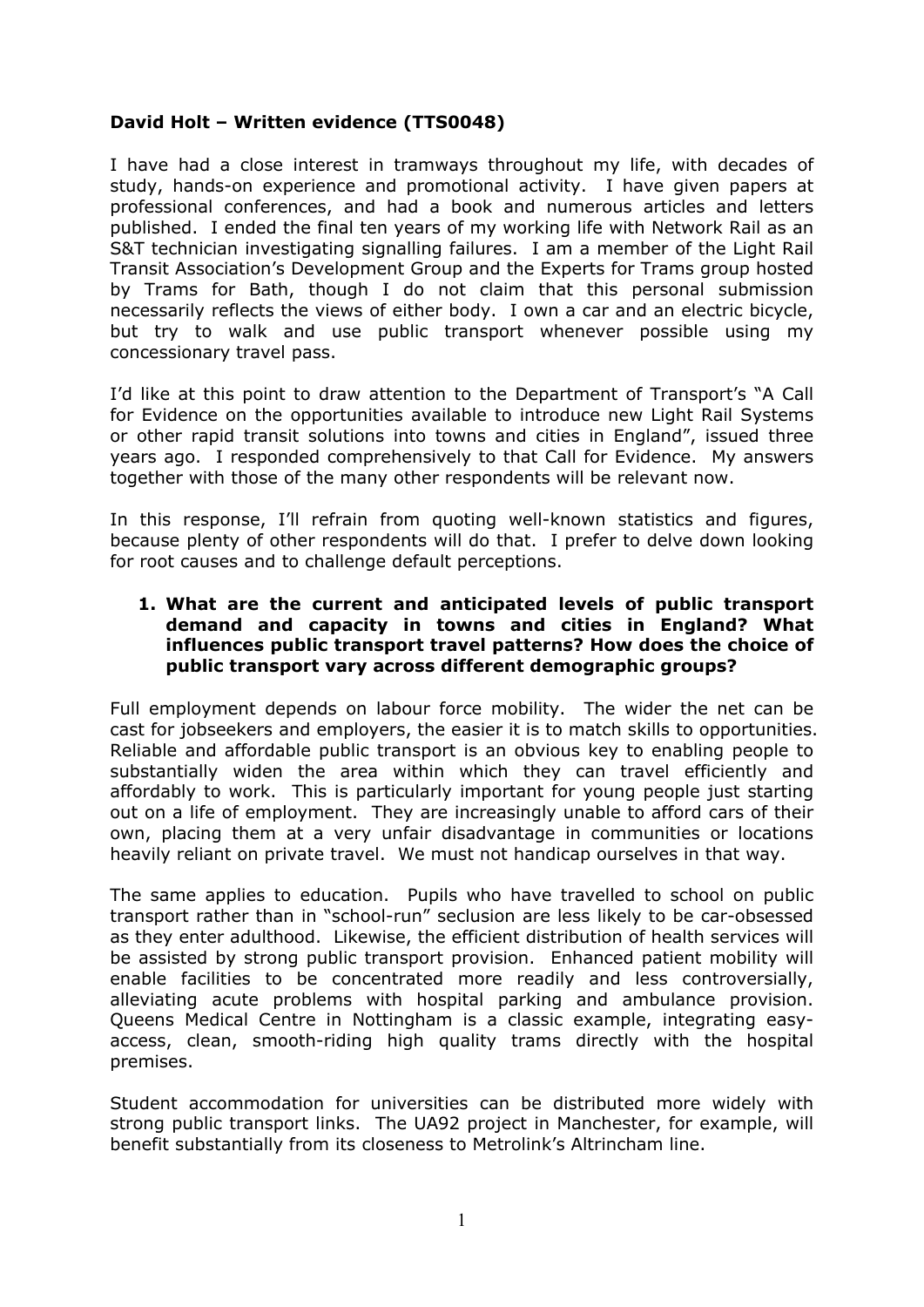In these examples, service to the community can be further enhanced by "parkand-ride" provision.

Cities can be made more vibrant by strong public transport provision led by Light Rail services. Manchester's nightlife is legendary, which is no coincidence in the city which brought city tramways back to us.

In summary, strong public transport spearheaded by Light Rail (ie trams) ties together a community and brings real financial benefits for everyone.

The elemental, and undoubtedly the crudest, mode of public transport in the UK is the bus, a form of transport so basic that it requires comparatively little effort on the part of those decision-makers who commit to it in preference to modes which they see as being more "difficult to do". It's far easier to tick the public transport box by sitting back and letting the bus industry get on with it. That's where our decision-makers perhaps differ from their more broad-minded mainland European counterparts.

Unfortunately though, perhaps because of the very same primitiveness of buses and the low level of publicly-perceived commitment required to implement them, buses just don't "cut the mustard" when it comes to tempting people out of their cars. Persuading people to leave their cars at home requires far higher quality and a better image than buses alone can ever provide.

Perception is key. Environmentally, trams are symbolic of a community's commitment to sustainable transport. They concentrate minds, making a clear statement that high quality public transport has been provided as an alternative to less-sustainable private transport. Street tramways have a positive image making them a true flagship for public transport including buses. By a trickledown association of ideas, trams uplift the perception of buses in the eyes of the public. The benefits of that are incalculable and immense. I have attempted to provide evidence of those benefits in an illustrated document "Trams - Symbols of Cities - and so much more" which I will submit on request. I was going to attach it to this response but can't see how to do so.

The dependence on oil which our heavy reliance on buses and cars has caused over the last century or so, has caused immense political upheaval and conflict in the world. The terrible cost thereof needs to be properly taken into account when determining future transport policy. Trams have never contributed to that global turmoil.

Migration to alternatively-powered motor cars will not reduce traffic congestion or cut lethal non-exhaust emissions. Only electrically-propelled steel-on-steel modes can do that.

## **2. How might public transport travel patterns shift in the next 10 years? What impact could digitalisation and the COVID-19 pandemic have on travel patterns in the long term?**

The escalating cost of living, driven by energy costs and other factors, will radically transform economic activity in the very near future. "Working from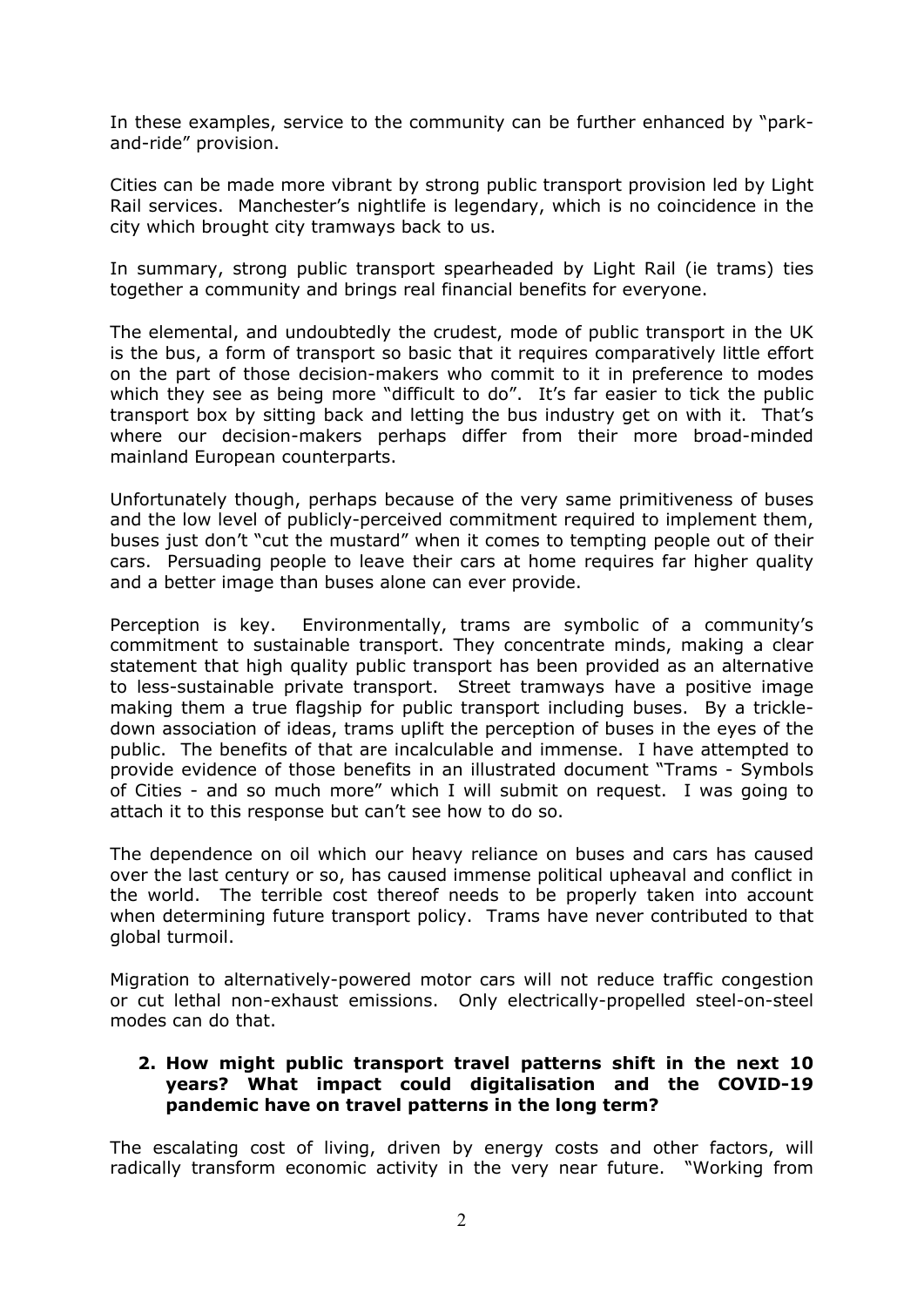home" will become less attractive when escalating daytime home heating costs kick in. That looks likely to cause resumption towards pre-Covid levels of commuting. Fuel pump prices will deter people from driving to work. Public transport needs to be ready to take up the slack.

### **3. What can be done to improve connectivity across public transport modes? How could better integration be delivered in urban areas outside London?**

Ecourage the selective re-regulation of buses. Give buses the same livery as local trains and trams, like London's. Introduce seamless ticketing without transfer penalties, or free travel for all. Showcase connectivity by shouting about it, for example at Altrincham near Manchester, state boldly in large letters along the top of the interchange canopy "Buses, Trams and Trains to all parts". That really isn't difficult. Improve signposting and visibility, for example of trams at various locations on Manchester Metrolink where they are at present hidden unnecessarily from public view.

At the same time it must be recognised that existing systems are unlikely to have the capacity to meet a transformational escalation in demand without substantial further investment.

Urban public transport needs to be located on the surface of cities to be at its most attractive to passengers.

#### **4. What are the likely areas of innovation in urban public transport over the next 10 years? How should public policy be shaped considering both incremental and transformational innovations? How could data help transport services meet consumer demand?**

Public transport technologies have become so well-established and proven over the last 200 years or so that there's no longer any need to re-invent the wheel by dreaming up alternative "solutions". Solid, reliable, tried and tested modes exist in abundance, and it's only necessary to take them up and run with them. Beware of proprietary modes which tie the client to one manufacturer, such as buses masquerading, in flagrant contravention of trading standards principles, as trams. All unconventional initiatives need to be capable of being easily upgraded to proper proven mainstream tramway technology powered via sensitivelyexecuted overhead wires supplementing the transit presence which is delivered by steel rails.

**5. Are local authorities well equipped with appropriate funding and powers to deliver high-quality public transport services? Would further devolution of transport policy contribute to better outcomes?**

Not yet, and yes.

**6. Could better policy coordination across government departments, and between central and local government, improve public transport outcomes? If so, how can this be achieved?**